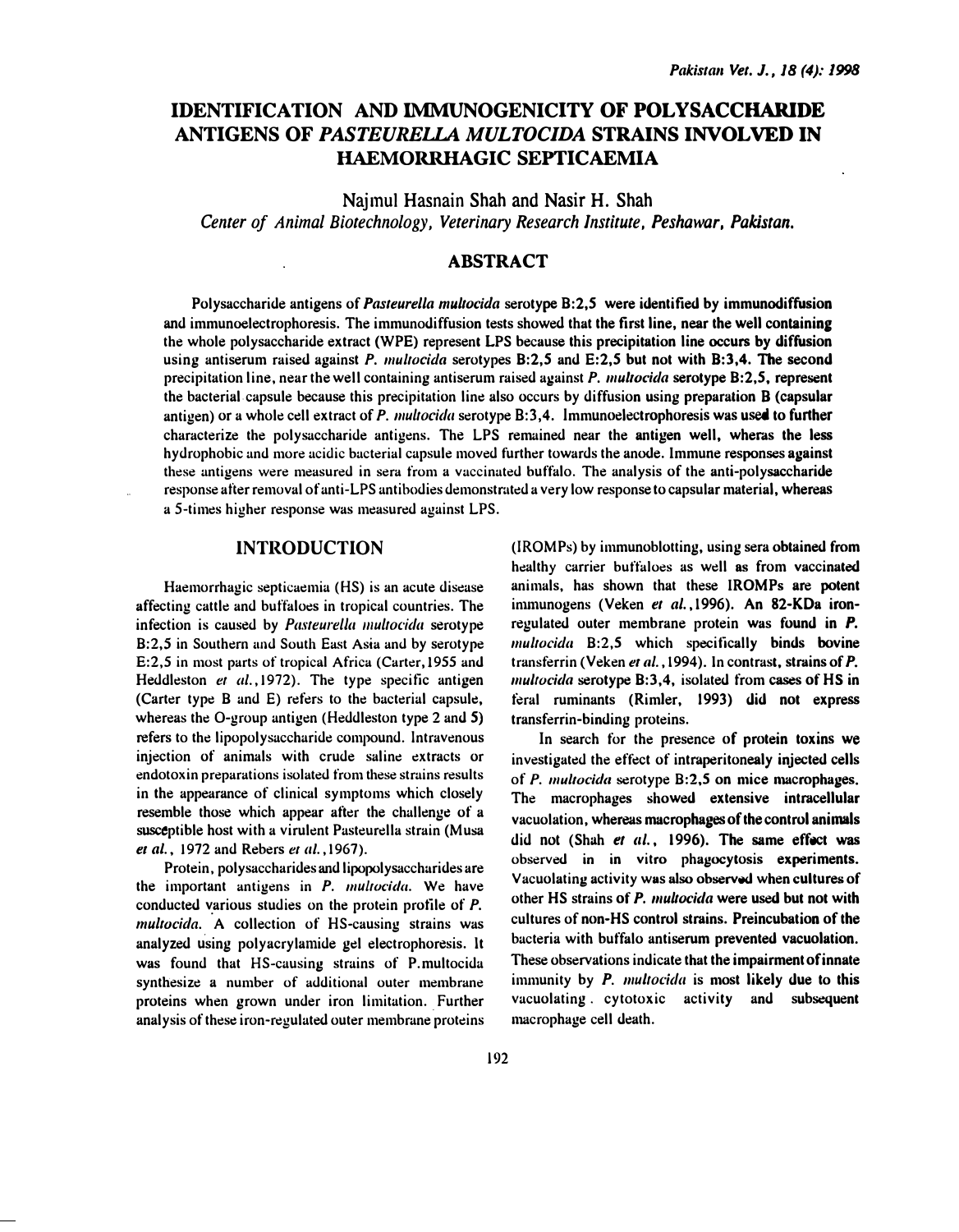The purpose of the present study is to demonstrate the type specific antigen (capsule) and non-type specific antigen (lipopolysaccharide) in P. multocida serotype B based on immunodiffusion and immunoelectrophoresis techniques. Antibody titers against the various antigens in sera of vaccinated buffaloes have been analyzed.

# MATERIAL AND METHODS

#### Bacterial strains and cultivation conditions

Strains of P. multocida serotype B:2,5 were used in this study which has been described previously (Veken et al.l994 and 1996). The strain was passaged through mice and subcultured on blood agar plates (5% sheep blood) before being used. For isolation of capsular and lipopolysnccharide antigens the bacteria were grown overnight on Brain Heart Infusion-agar pltes (BHI-agar, Gibco) containing 1% yeast extract.

#### Isolation of capsular and lipopolysaccharide antigens

Capsular and LPS antigens from serotype B:2,5 were isolated by a modification of the procedure described by (Penn and Nagy in 19974 and 1976). The antigens were extracted from the bacteria by removing the bacterial growth from the BHl-plates with a 2.5% solution of sodium chloride followed hy shaking of the bacterial suspension for 5 min at room temperature. Susequently, the suspension was subjected to centrifugation for 15 min at 10,000 rpm. The resultant supernatant fraction will be referred to as whole cell extract (WCE). To remove the cell surface proteins from this extract the WCE was incubated with 100  $\mu$ g of proteinase K (Sigma) per ml for one hour at room temperature. Subsequently, the proteinase K was inactivated by heating the mixture for lO min at 100°C. The proteinase K treated supernatant will he referred to as whole polysaccharide extract (WCE). Subsequently, capsular material and LPS were separated. In the first fraction step, three times the supernatant volume of methanol was added. This mixture was kept overnight at 4 °C. The precipitate was collected by centrifugation, resuspended in water and mixed again with three volumes of methanol. The resulting precipitate contained the bacterial LPS (Penn and Nagy 1976). It will be referred to as prepuration A. In the second step the combined supernatant of both methanol precipitation steps was supplemented with 0. 75 volumes of acetone. The precipitate containing the bacterial capsule was collected by centrifugation (Penn and Nagy 1976). It will be referred to as preparation B. Subsequently, both precipitates (A and B) were resuspended in water and dialyzed against distilled water for two days. To remove any remaining protein contamination both fractions were incubated with 100  $\mu$ g of proteinase K per ml in the dark at room temperature. After this treatment the proteinase K was inactivated by heating for 10 min at 100°C. Finally, both fractions were lyophilyzed.

#### Immunodiffusion and immunoelectrophoresis techniques

For inmmnodiffuson, slides wee precoated with 0.7% agarose in distilled water and susequently coated with an overlay of 1% agarose (Sigma type 1, low electroendosmosis) in 50 mM tris-Hcl buffer, pH 7.6. The wells were loaded with 20  $\mu$ L of undiluted test sera raised against the polysaccharide antigens of P. multocida type B and E and with  $20\mu$ L of a solution containing IOOmg per ml of either WPE or preparation A or B. lmmunoprecipitation was read after 48 h of diffusion at room temperature.

Immunoelectrophoresis was carried out in 1% agarose in barbiturate buffer, pH 8.6. The antigen preparations (A and B) for immunoelectrophoresis were the same as used for the immunodiffusion tests. The electrophoresis was carried out at 100 V for 2h.

#### Sensitivity to DNase, RNase and periodate degradation

Both DNase and RNase were added to the A and B antigen preparations to a final concentration of  $10 \mu g$  per ml and incubated for 1 h at 37°C (Van Winkelhoff et al., 1993). To destroy the nucleolytic enzymes proteinase K was added to a final concentration of 100  $\mu$ g per ml and the mixtures were incubated overnight at 60°C. Finally, the samples were heated for 10 min at 100°C to inactivate the proteinase K.

To investigate the effect of sodium periodate treatment on the heat-stable antigens, samples were subjected to sodium periodate treatment (final concentration of 1mM, 10mM and 20mM) (Van Winkelhoff et al., 1993). Incubations were carried out for 2 h at room temperature in the dark. The reaction was terminated by adding glycerol (Merck, Germany). The results of the various treatments were analyzed by inmmnodiffusion and immunoelectrophoresis.

#### Enzyme-linked-immunosorbent-assay (ELISA)

ELISA tests were carried out as described previously (Shah et al., 1997) to measure the antibody response to capsular and LPS antigens in vaccinated and non-vaccinated buffalo calves. Whole cell extracts and whole polysaccharide extracts described in 2.2 were used as antigen to coat an ELISA tray at a concentration of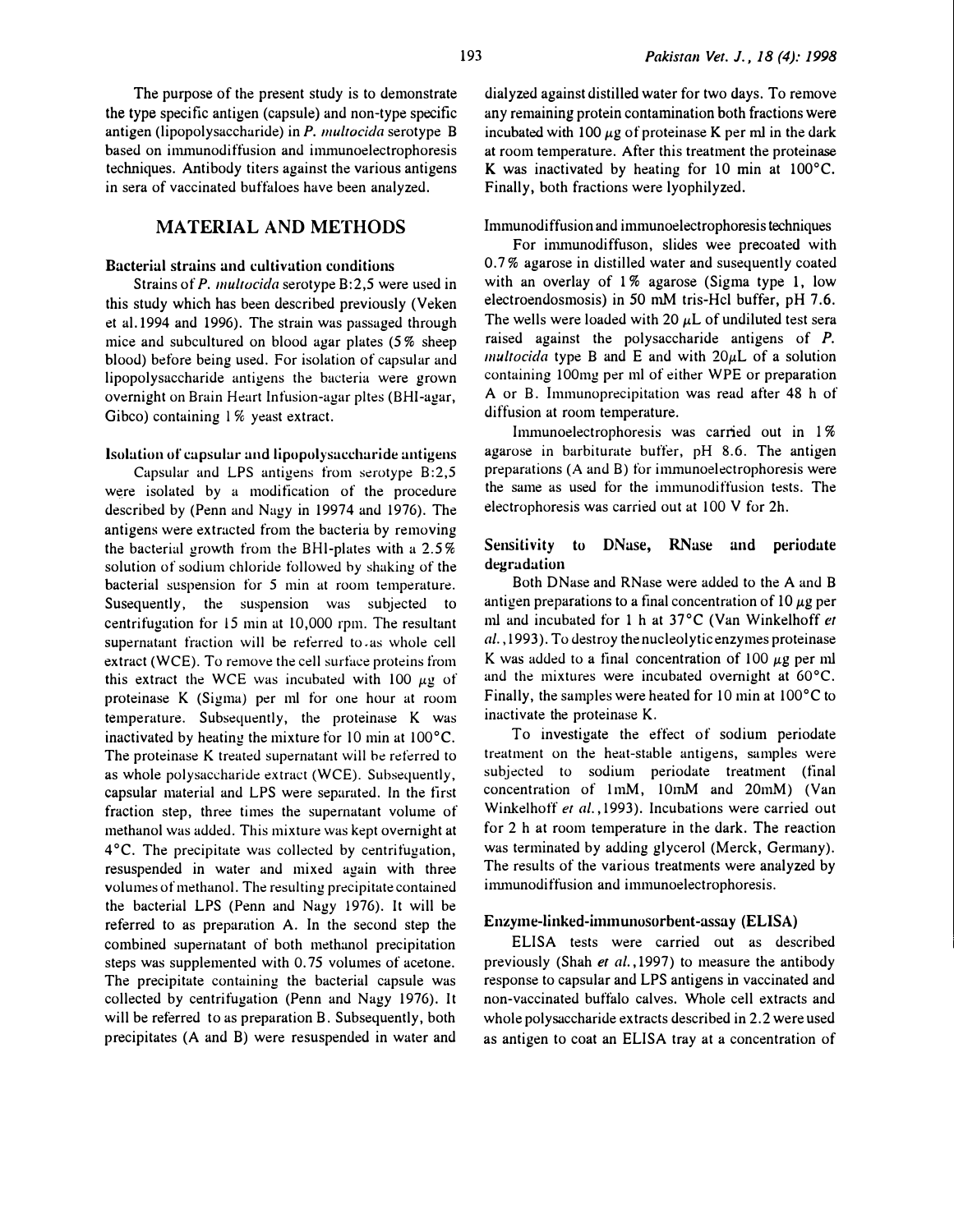$1\mu$ g per mL in carbonate buffer pH 9.6 and incubated overnight at room temperature. The plates were washed three times with washing solution consisting of 0.5% Tween 80 in distilled water. Serial dilutions of test sera were added to the wells and the trays were incubated for 1 h at 37°C. Subsequently, the plates were washed again three times with the 0.5% Tween 80 solution. Rabbit anti-bovine IgG peroxidase conjugate was then added (1:2000) and the plates were incubated at  $37^{\circ}$ C for 1 h. After washing three times, the substrate  $(O$ phenylenediamine in 0.01% hydrogen peroxidase) was added and the plates were kept in the dark during 40 min. The reaction was stopped by adding sulphuric acid ( 1: 10 ratio) and the plates were read at 492nm. The ELISA titer was assigned as a reciprocal of the highest dilution of serum that gave an maximum average absorbance.

A serum concentration just high enough to give maximum colour development was chosen to be adsorbed twice with 25  $\mu$ g of control LPS (obtained from Dr. Richard Rimler who isolated from P. multocida serotype  $B:2,5$ ) by incubation at 37 $\degree$ C during 1 h. The precipitated LPS was removed by centrifugation at 14,000 rpm for 15 min. The supernatant containing the anti-capsular antibodies was used in ELISA with WPEcoated plates to measure the anti-capsular response. The response to LPS was measured by coating the plates with purified LPS.

## RESULTS AND DISCUSSION

# Identification of capsular and lipopolysaccharide antigen

Immunodiffusion and inununoelectrophoresis were used to identify the capsular and LPS antigens P.  $multocida$  serotype  $B:2,5.$  Three antigen preparations were used (i) whole polysaccharide extract (WPE), (ii) preparation A containing the bacterial LPS, (iii) preparation B containing the bacterial capsule. The results of immunodiffusion tests showed that WPE contained two antigens (Fig.l). The first precipitation line, near the well containing the WPE, represents the LPS because this precipitation line also occurs by diffusion using antiserum raised against P. multocida serotype E:2,5 (Fig. 1) but not with antiserum against P. multocida serotype  $B:3,4$  (not shown). The second precipitation line, near the well containing antiserum raised against P. multocida serotype B:2,5 represents the bacterial capsule because this precipitation linealso occurs by diffusion using preparation B (Fig.l) or a whole cell extract of P. multocida B:3,4 (not shown). No precipitation line was observed in immunodiffusion using preparation  $B$  and  $E:2.5$  antiserum (Fig.1) suggesting that preparation B did not had detectable levels of LPS.



Fig. I. Double immunodiffusion test showing comparison of lipopolysaccharide and capsular antigen from P. multocida serotype B:2,5 reacting with E:2,5 and B:2,5 anti-sera.



Fig.2(a). Immunoelectrophoresis showing the presence of lipopolysacchride in preparation A by using B:2,5 anti-serum.

Immunoelectrophoresis was used to further characterize the various antigens (Fig.2). Using the WPE preparation and B:2,5 antiserum two antigens moving towards the anode were observed, indicating an acidic (polysaccharide) nature for these antigens. Using the preparation A and B the two precipitation lines could be identified as LPS and capsule, respectively (Fig.2a and b). The LPS remained near the antigen well, whereas the less hydrophobic and more acidic bacterial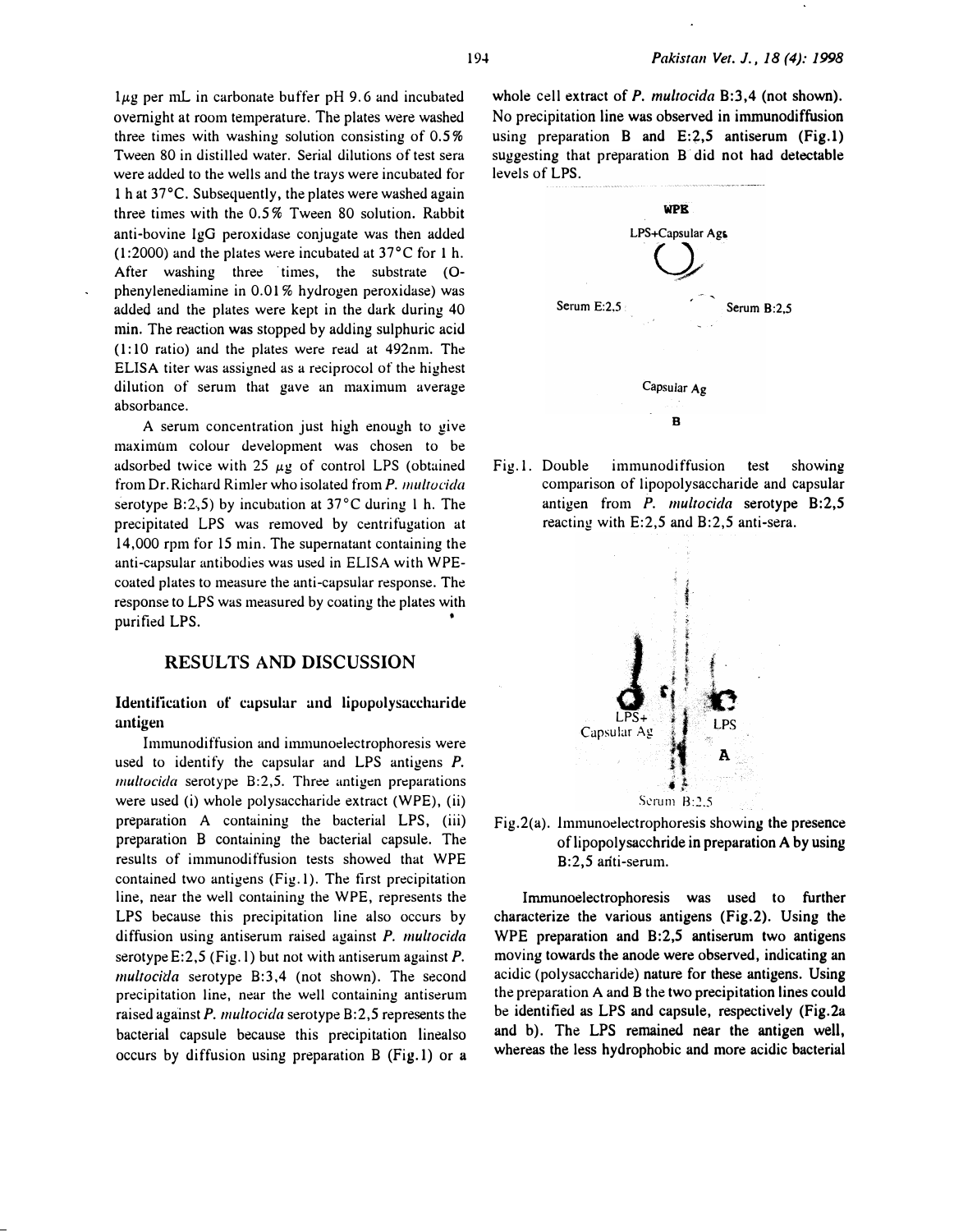capsule moved further towards the anode. Protein antigens were not detected in this experiment because the antigen preparation used were treated with proteinase K. Also nucleic acids did not play a role because previous treatment of the antigen preparations with RNase and DNase did not affect the results described above (not shown). However, treatment of preparartion A and B with 1.0 or 10.0 mM of sodium periodate appeared to result in partial degradation since the precipitation lines became hardly visible. Complete degradation of both antigens was observed with 20mM sodium periodate. Which suggests that preparation A and B are purely polysaccharides.



Serum B:2.5

Fig.2(b). Immunoelectrophoresis showing the presence of capsule in preparation B by using B:2,5 antiserum.

#### Antibody titers against polysaccharide antigens

Antibody titers against the polysaccharide antigens described above were analyzed in sera obtained from a buffalo inununized with an experimental oil adjuvant vaccine (Shah et al., 1997). The antisera used were collected just before vaccination and at 78 and 230 days after vaccination, respectively. The highest antibody titers were observed against the whole cell extract (Fig.3). Considerably lower titers were measured after treatment of this antigen preparation with proteinase K. These 5-10 times lower titers most likely results from the degradation of protein antigens present in the whole cell extract. Further analysis of the anti-polysaccharide response after removal of anti-LPS antibodies demonstrated a very low response to capsular material, whereas a 5-times higher response was measured against LPS (Fig.3). Polysaccharide capsules are known to be

poor immunogen which may explain the low anti-capsule response observed. On the other hand anti-capsular antibodies are supposed to play a major role in protection against haemorrhagic septicaemia (Nagy and Penn 1976). We observed a considerable response against protein antigens and like to suggest that the vacuolating cytotoxic activity observed in HS-causing strains of  $P$ . *multocida* (Shah et al., 1996) is another possible protective antigen.





Fig.3. Antibody titers against four different antigen preparations of P. multocida serotype B:2,5 in buffaloes immunized with an experimental oil adjuvant vaccine.

**WCE** <sup>=</sup>Whole cell extract,

WPE <sup>=</sup>Whole polysaccharide extract,

LPS <sup>=</sup>Lipopolysaccharides

# ACKNOWLEDGMENT

The research described in this study was granted by the Netherlands foundation for the advancement of Tropical Research (WOTRO) with financial support from the Direct6rate-General for Development Cooperation (DGIS).

#### **REFERENCES**

- Carter, G.R., 1955. Studies on Pasteurella multocida I. A haemagglutination test for the identification of serological types. Am. J. Vet. Res. 16: 481-484.
- Heddleston,K.L., J.E. Gallagher and P.A. Rebers, 1972. Fowl cholera, gel diffusion precipitation test for serotyping Pasteurella multocida from avian . species. Avian Dis., 16: 925-936.